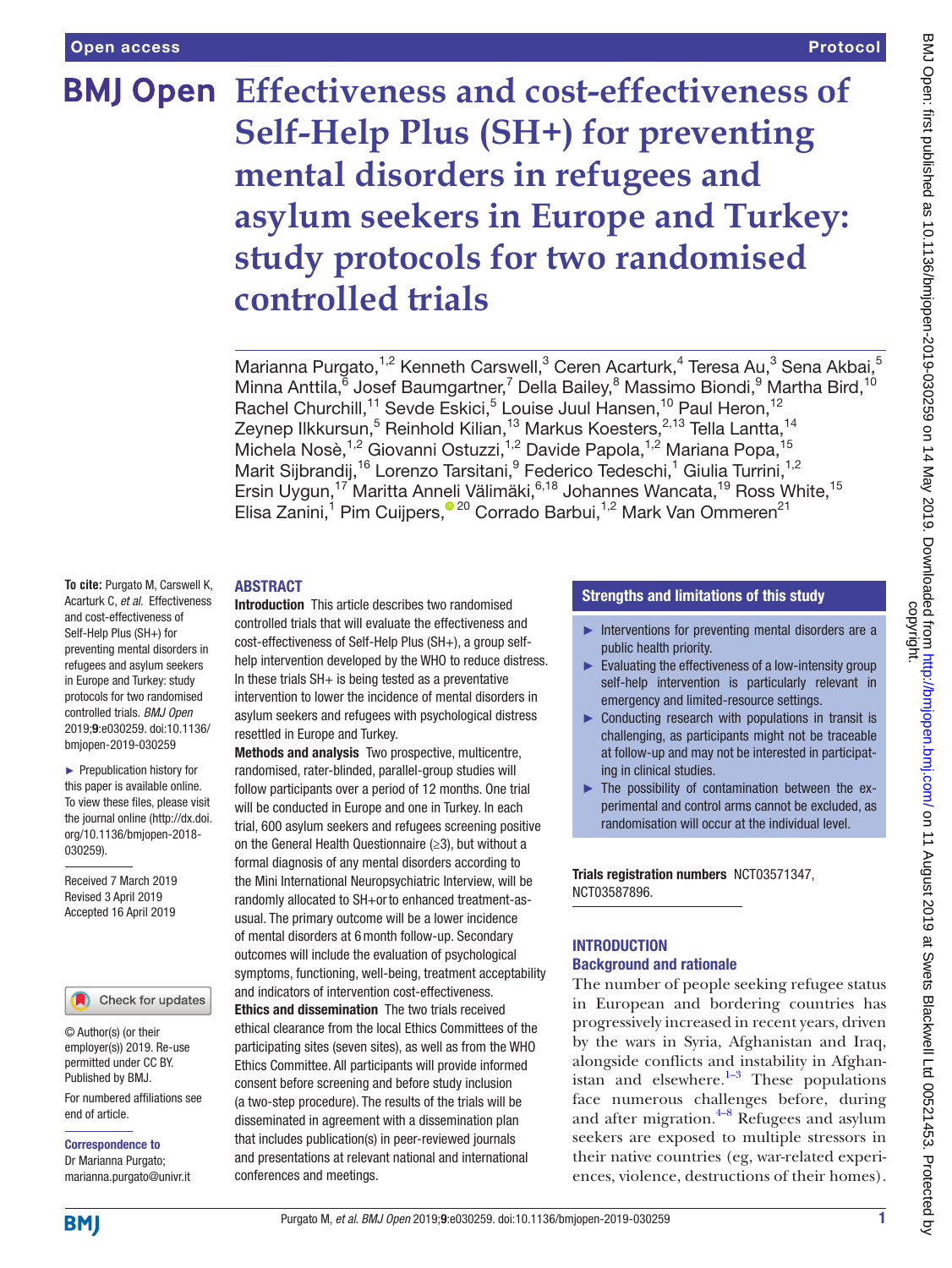They are also exposed to many stressors during migration. $69$  After arriving in host countries, they may then face additional challenges and perceived discrimination due to language barriers, loss of family and community support, poverty, lack of access to social, educational and healthcare institutions and uncertain asylum application procedures[.10 11](#page-7-3)

These factors place refugees and asylum seekers at considerable risk for developing common mental disorders, including post-traumatic stress disorder (PTSD), anxiety disorders and depressive disorders and other forms of disabling psychological distress.[12 13](#page-7-4)

There is a growing body of research demonstrating the effectiveness of psychological therapies for refugees and asylum seekers.<sup>12 14</sup> A recently-published umbrella review of systematic reviews on this topic showed encouraging results in terms of reduction of depression, PTSD and other anxiety symptoms.[12](#page-7-4) However, treatments typically require extensive training and supervision, and sufficient time to be delivered in full (eg, up to 12 weeks). Additionally, most interventions targeted the symptoms of mental disorders, without a specific focus on prevention.<sup>[8 12 15–17](#page-7-5)</sup>

Recently, the WHO has developed a novel, low-intensity five-session self-help intervention for managing stress and coping with adversity, which is designed to be delivered by non-specialist facilitators and does not require extensive training.<sup>18</sup> This psychosocial intervention, called Self-Help Plus (SH+), is intended to help people with and without mental disorders to cope with distress stemming from diverse types of adversity. SH+ has already been tested in small pilot studies $19\frac{20}{9}$  and a large positive randomised controlled trial (RCT) with South Sudanese female refugees in Uganda.<sup>19 20</sup> SH+ has not been tested as a preventive intervention.

In order to fill this gap, two RCTs were designed to test SH+ as an indicated preventive intervention with asylum seekers and refugees resettled in European countries and in Turkey. The choice of conducting two separate trials is mainly due to the type of setting and the different travelling experiences of asylum seekers and refugees.

#### Aim and objectives

The overall aim of these RCTs is to evaluate the effectiveness and cost-effectiveness of SH+ as an indicated preventive intervention in asylum seekers and refugees with psychological distress resettled in six sites of five European countries (Italy, Austria, Germany, Finland and two sites in the UK), and in Turkey, as compared with enhanced treatment as usual (ETAU). The primary objective is the reduction in the incidence of any mental disorder at 6month follow-up. Secondary objectives are the evaluation of psychological symptoms, functioning, well-being, treatment acceptability and economical outcomes.

#### Study hypotheses

1. SH+ will be superior to ETAU in preventing the onset of any mental disorder at 6month follow-up.



<span id="page-1-0"></span>Figure 1 RCT flow diagram. ETAU, enhanced treatment as usual; RCT, randomised controlled trial; SH+, Self-Help Plus.

- 2. Compared with the ETAU group, asylum seekers and refugees in the SH+ interventionarm will report an improvement in depression, anxiety and PTSD symptoms, psychosocial well-being and improved levels of psychological functioning.
- 3. Asylum seekers and refugees in the SH+ interventionarm will incur lower healthcare costs compared with the ETAU group.

#### Methods and analyses

These are two prospective, multicentre, randomised, parallel-group studies that will follow participants over a period of 12 months. [Figure](#page-1-0) 1 provides a flow-chart of the RCT's process.

Refugees and asylum seekers with psychological distress as assessed by the General Health Questionnaire  $(GHQ)$ ,<sup>21</sup> but without a mental disorder according to the Mini International Neuropsychiatric Interview  $(M.I.N.I.)<sup>22</sup>$  for the Diagnostic and Statistical Manual of Mental Disorders, fifth edition  $(DSM-5)^{23}$  and the International Classification of Diseases, tenth edition (ICD-10) classification of mental and behavioural disorders,  $24$ will be randomly assigned to SH+ or ETAU. Participants will be assessed at baseline before randomisation, immediately post-intervention, and at 6 and 12months of follow-up. The two RCTs will be conducted in accordance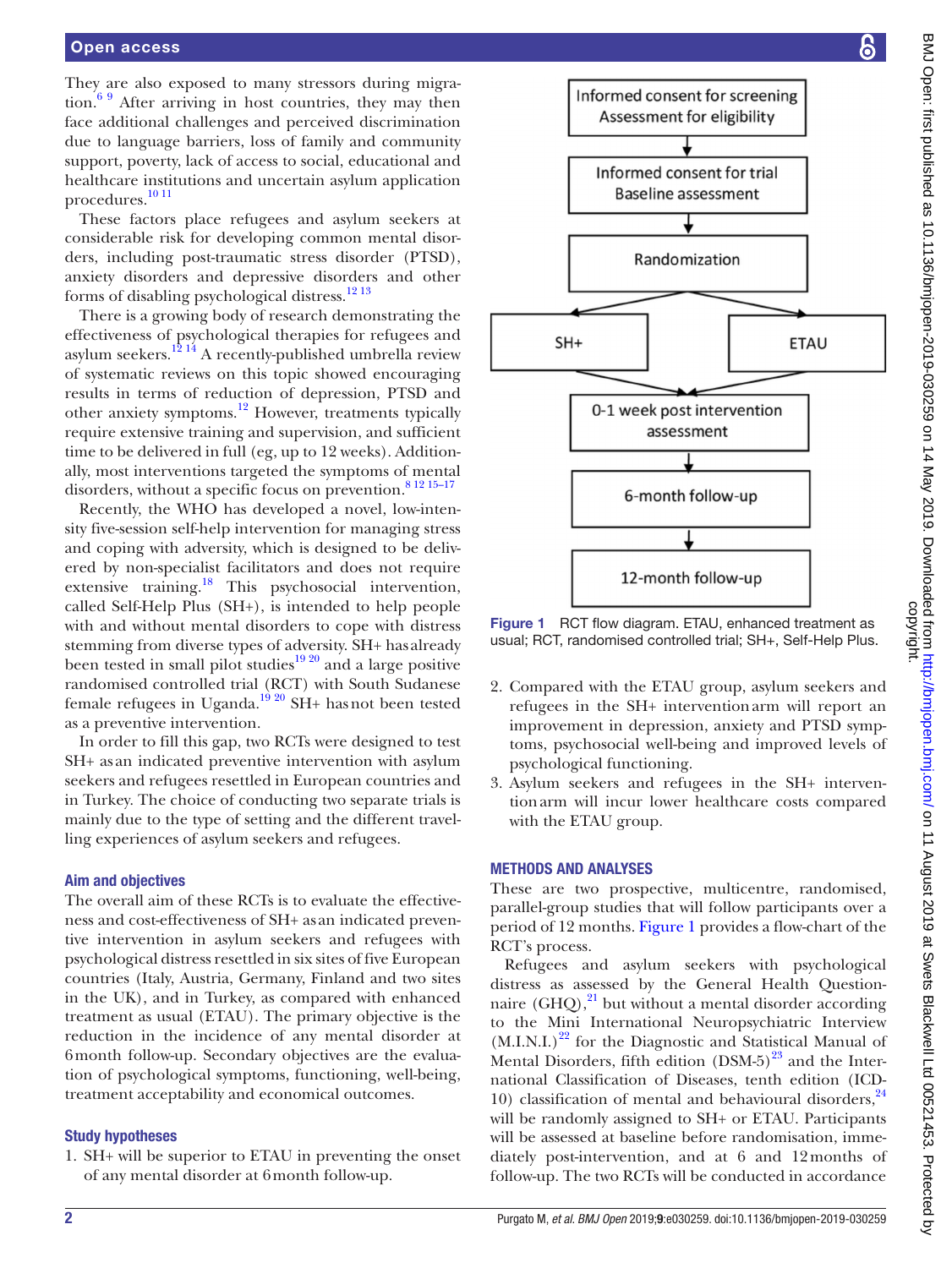to the Consolidated Standards of Reporting Trials statement.[25 26](#page-7-12)

# Inclusion criteria

- a. Age 18 or above;
- b. Able to speak and understand one of the languages in which SH+ has been adapted: Arabic, Dari, Urdu or English;
- c. Asylum seeker or refugee or person under temporary protection;
- d. Presence of psychological distress, as shown by a score of 3 or more on the 12-item GHQ-12;
- e. Both oral and written informed consent to enter the study.

# Exclusion criteria

- a. Presence of any mental disorders according to DSM-5 and ICD-10, as shown by a positive M.I.N.I.;
- b. Acute medical conditions contraindicating study participation, based on the clinical judgement of the healthcare professional or trained paraprofessional who performs the screening;
- c. Clinical evidence of imminent suicide risk or suicide risk scored as 'moderate or high' (or a positive suicidality behaviour disorder) by the M.I.N.I. (section Suicidality);
- d. Clinical evidence that decision-making capacity is impaired.

Asylum seekers and refugees that are excluded because of a diagnosis of a mental disorder will be advised to seek professional treatment according to a pre-defined protocol.

Two experts giving advice on any ethical issues related to the trials were appointed to be members of an Ethics Advisory Board (EAB). Additionally, a data protection officer was appointed to supervise and report that data collection is carried out according to European and national legislations.

# Characteristics of the intervention

The SH+ programme has been developed by WHO and collaborators working in the humanitarian field. SH+ consists of a pre-recorded audio course, delivered by facilitators in a group setting and complemented with an illustrated self-help book. The potential value of using a psychoeducational course to access hard-to-reach populations has been shown previously[.27](#page-7-13) Evidence for the use of books in interventions is also promising. $^{28}$  Furthermore, research has found that guided self-help programmes produce much better results than 'pure' self-help, and the effects produced are similar to face-to-face psychological treatment.<sup>29</sup> SH+ was designed to be relevant for large segments of adversity-affected populations: it is intended to be transdiagnostical, easily adaptable to different cultures and languages and both meaningful and safe for people with and without mental disorders.

The format of SH+ isinnovative in that it seeks to ensure that key intervention components are delivered

as intended without the burden of extensive facilitator training. The SH+ programme is based on acceptance and commitment therapy (ACT), a form of cognitive-behavioural therapy, with distinct features.<sup>30</sup> ACT is based on the concept that ongoing attempts to suppress unwanted thoughts and feelings can paradoxically make these problems worse. Instead, it emphasises learning new ways to accommodate difficult thoughts and feelings, while guiding people to take proactive steps towards living in a way that is consistent with their values. ACT has been shown to be useful for a range of mental health issues $^{31}$  $^{31}$  $^{31}$  and has been used successfully in a guided selfhelp format.<sup>32</sup> SH+ includesACT techniques that aim to help people cope with stress, respond compassionately to themselves and others and to live in accordance with their values.

The SH+ programme has two components: a pre-recorded course and an illustrated self-help book. Pre-recorded audio material is delivered across five 2hour sessions to groups of up to 30 people. The audio material imparts key information about stress management and guides participants through individual exercises and small group discussions. To augment the audio recordings, an illustrated self-help book reviews all essential content and concepts.[18](#page-7-6) Written manuals help non-specialist facilitators to conduct the course using the pre-recorded audio.

# Delivery of SH+

SH+ will be delivered by briefly-trained, non-specialist facilitators with a refugee or migrant background. SH+ trainerswill be academics and/or mental healthcare professionals. Before the recruitment period, SH+ trainers received specific training on the SH+ intervention from WHO.

SH+ has been adapted into Arabic, Dari and Urdu according to the WHO Department of Mental Health and Substance Abuse draft protocol for adapting psychological interventions for common mental health problems. An English version is also available, which has been translated into the other languages with a focus on ensuring the translated version text and images are acceptable, understandable and relevant to the population. Close attention was paid to the form of language (eg, colloquial) and tone (eg, warm and caring) so that it may be fully suitable for a pre-recorded audio psychological intervention. The SH+ audio and book were reviewed and revised by native speakers with diverse backgrounds.

# Enhanced treatment as usual

Control arm participants will receive routine social support and/or care following local regulations. Additionally, they will receive baseline and follow-up assessments according to the study schedule; information about freely available health and social services, and community networks that provide support to refugees and asylum seekers.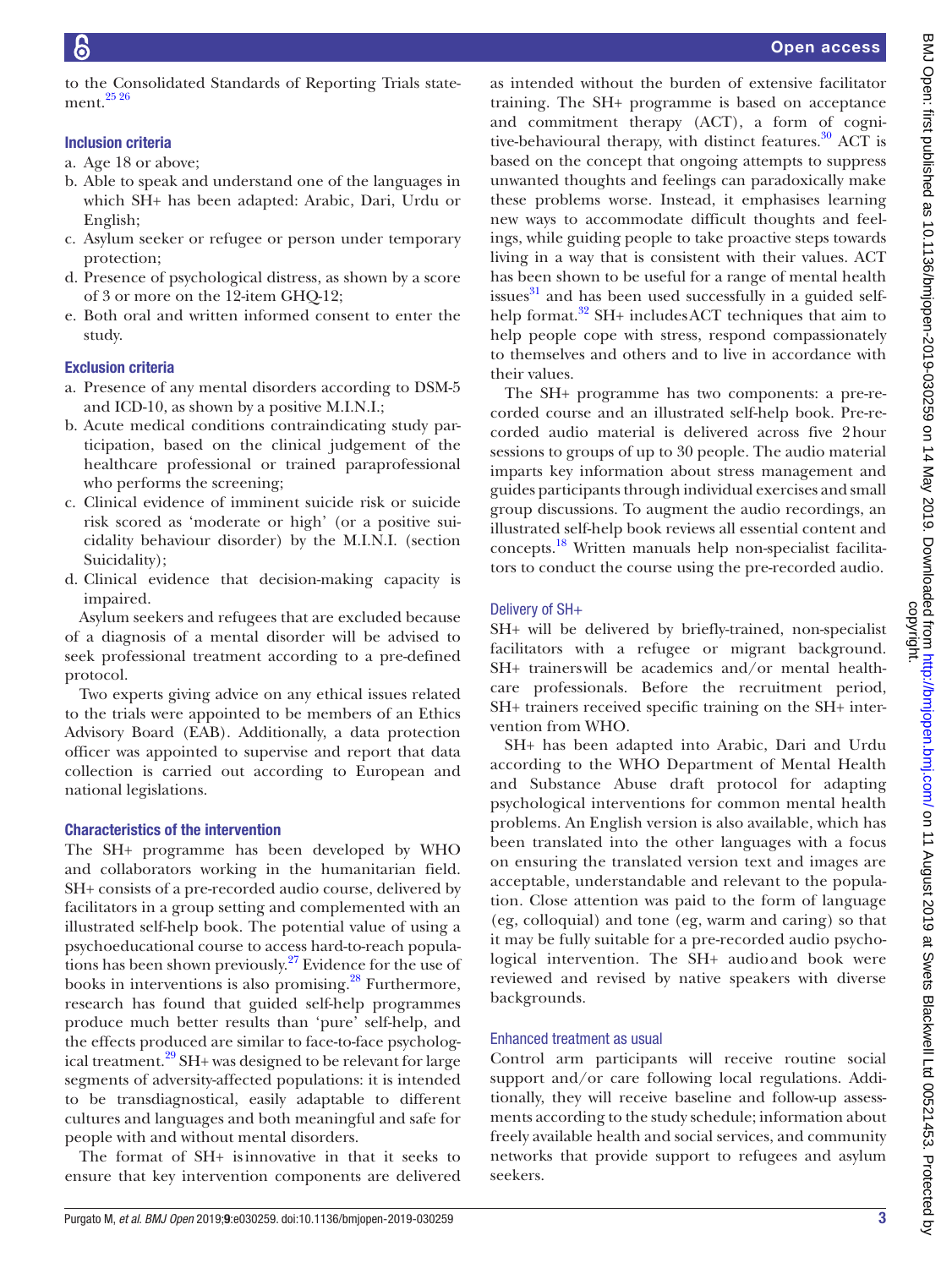#### <span id="page-3-0"></span>Table 1 Outcome measures and time points

| Concept                                          | <b>Screening</b>           | <b>Baseline</b>                        | Post-<br>intervention                      | 6 month follow-<br>up                      | 12 month follow-<br>up                  |
|--------------------------------------------------|----------------------------|----------------------------------------|--------------------------------------------|--------------------------------------------|-----------------------------------------|
|                                                  | Informed consent           | Informed consent Randomisation         |                                            |                                            |                                         |
| <b>Mental capacity</b>                           | Mental capacity<br>form    | Mental capacity<br>form                | Mental capacity<br>form                    | Mental capacity<br>form                    | Mental capacity<br>form                 |
| <b>Psychological</b><br>distress                 | <b>GHQ-12</b>              |                                        | <b>GHO-12</b>                              | <b>GHQ-12</b>                              | <b>GHQ-12</b>                           |
| <b>Psychiatric</b><br>diagnosis                  | M.I.N.I.                   |                                        | M.I.N.I.                                   | M.I.N.I.                                   | M.I.N.I.                                |
| Socio-<br>demographical<br>and migration<br>data |                            | <b>Recruitment form</b>                |                                            |                                            |                                         |
| <b>Symptoms of</b><br><b>PTSD</b>                |                            | PCL-5                                  | PCL-5                                      | PCL-5                                      | PCL-5                                   |
| <b>Depressive</b><br>symptoms                    |                            | PHQ-9                                  | PHQ-9                                      | PHQ-9                                      | PHQ-9                                   |
| <b>Adverse life</b><br>events                    |                            | HTQ -Part A/1                          |                                            |                                            |                                         |
| Subjective well-<br>being                        |                            | WHO-5<br>Well-being index              | WHO-5                                      | WHO-5<br>Well-being index Well-being index | WHO-5<br>Well-being index               |
| <b>Health-related</b><br>quality of life         |                            | <b>EQ-5D-3L</b>                        |                                            | <b>EQ-5D-3L</b>                            | <b>EQ-5D-3L</b>                         |
| Self-defined<br>psychosocial<br>goals            |                            | <b>PSYCHLOPS</b><br>(pre-int. version) | <b>PSYCHLOPS</b><br>(post-int.<br>version) | <b>PSYCHLOPS</b><br>(post-int. version)    | <b>PSYCHLOPS</b><br>(post-int. version) |
| <b>Post migration</b><br>stress difficulties     |                            |                                        | <b>PMLD</b>                                | <b>PMLD</b>                                | <b>PMLD</b>                             |
| Psychological<br>functioning                     |                            | <b>WHODAS 2.0</b>                      | WHODAS 2.0                                 | WHODAS 2.0                                 | WHODAS 2.0                              |
| Cost-<br>effectiveness                           |                            | <b>CSSRI-EU</b>                        |                                            | <b>CSSRI-EU</b>                            | <b>CSSRI-EU</b>                         |
| <b>Adverse events</b>                            | <b>Adverse events form</b> |                                        |                                            |                                            |                                         |

CSSRI-EU, Client Socio-Demographic and Service Receipt Inventory, European Version; DSM-5, Diagnostic and Statistical Manual of Mental Disorders, fifth edition; GHQ-12, General Health Questionnaire-12 items; HTQ, Harvard Trauma Questionnaire; int., intervention; MINI, Mini International Neuropsychiatric Interview; PCL-5, PTSD Checklist for DSM-5; PHQ-9, Patient Health Questionnaire–9 items; PMLD, post-migration living difficulties; PSYCHLOPS, Psychological Outcome Profiles Instrument; PTSD, Post-Traumatic Stress Disorder; WHO-5, World Health Organization–5 items; EQ-5D-3L, Three-level version of EuroQol Group; WHODAS, World Health Organization Disability Assessment Schedule.

#### Primary and secondary outcomes

Outcome measures and time points are detailed in [table](#page-3-0) 1. The primary outcome will be the incidence of any mental disorders measured by the M.I.N.I. at 6 month follow-up. All other measures will be secondary outcomes.

#### Randomisation

Randomisation will occur at the individual level and will be stratified by each recruiting centre. To avoid contamination, only one person per household will be randomised. Randomisation will be centralised and coordinated by the WHO Collaborating Centre of the University of Verona. Eligible participants will be randomly assigned to one of the two groups with an equal probability of assignment to each group (allocation ratio 1:1). The randomisation

schedule will be generated using the web-based soft-ware Castor Electronic Data Capture.<sup>[33](#page-7-19)</sup> This electronic tool employs a variable block randomisation method, in order to allocate groups randomly permuted in blocks of unequal size. The site investigators will not know the block size and will not be able to access the randomisation list. The randomisation list will be accessible only to the data manager. In addition, the web-based software will allow random allocation only after the main information on the enrolled participant is entered, on verification of the inclusion criteria. After random allocation, the software will produce a unique identification number for each participant. In accordance with the Declaration of Helsinki, $34$  the participants' confidentiality will be preserved at all times and the contents of the recruitment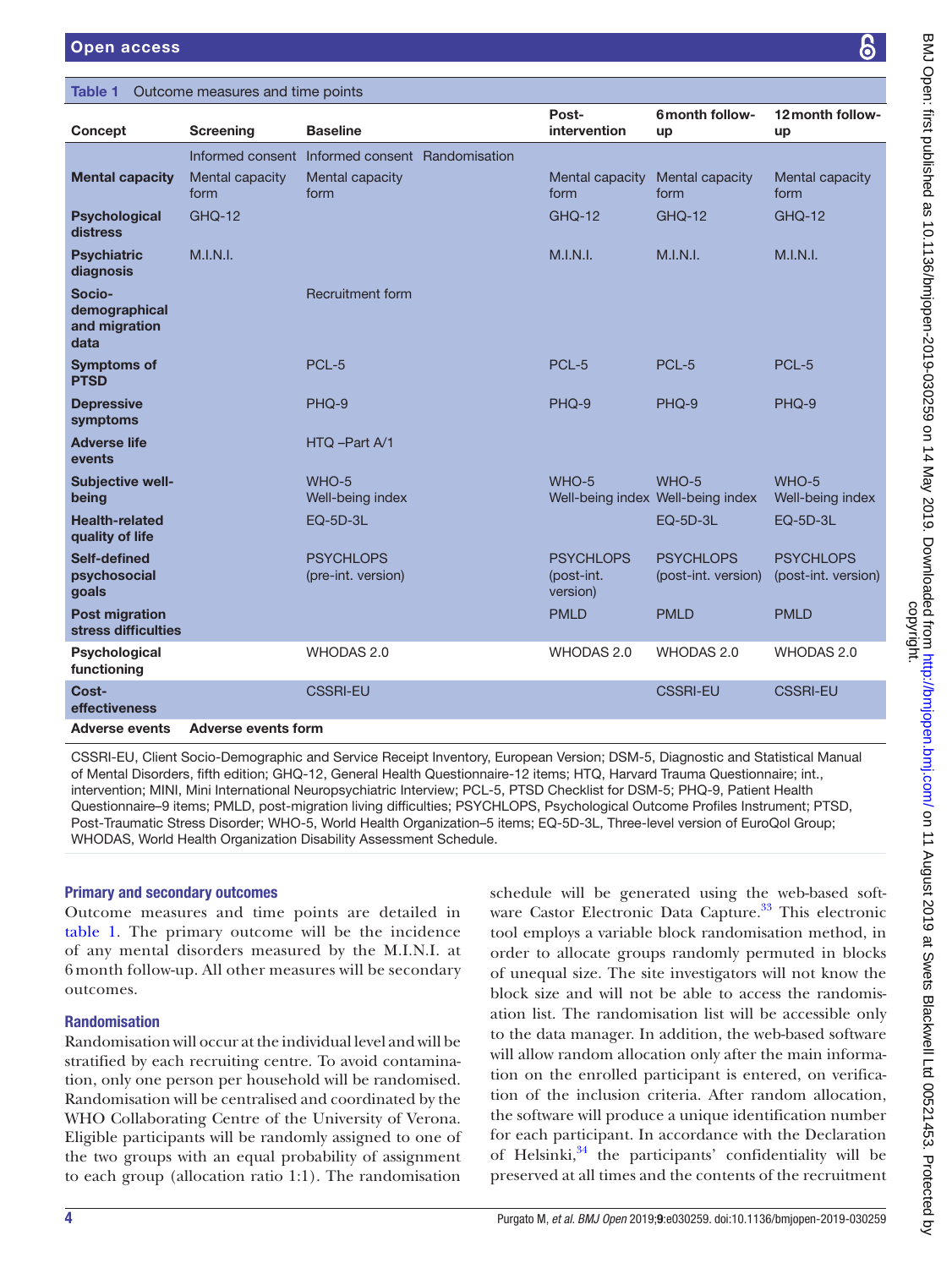and follow-up forms will not be disclosed to any third party.

# **Masking**

Masking participants and facilitators about the intervention status will be impossible, due to the nature of the intervention. However, investigators evaluating primary and secondary outcomes post-intervention and at 6 and 12month follow-up, and the statistician performing all analyses, will be masked to the participants' allocation status. Healthcare professionals and cultural mediators involved in the assessments will be instructed on how to perform follow-up assessments in order to preserve effective masking.

# Sample size and power calculations

On the basis of data extrapolated from prevention trials, an event rate (diagnosis of any mental disorders) of around 15% at 6 months (primary outcome) is expected. $35\frac{36}{10}$  However, these prevention trials were conducted in unselected populations that were not exposed to migration stressors. By contrast, refugees and asylum seekers are exposed to stressors that are associated with increased rates of mental disorders.<sup>[8](#page-7-5)</sup> On these grounds, we anticipate an incidence rate of mental disorders of 25% at 6 months in this population. It is hypothesised that the provision of the SH+ programmewill show a clinically significant advantage by producing a between-groups absolute difference of 10%. A sample size of 500 participants per trial, achieves 80% power for a 0.05 level of significance between the two proportions of people diagnosed with mental disorders at 6 months. Assuming that a relevant proportion of asylum seekers and refugees might be lost at study endpoint (due to the specific characteristics of this population), the final sample size will be of 600 participants (300 in each group) for the European trial and 600 participants (300 in each group) for the Turkish trial. We anticipate that we will screen around 1800 to 2000 people to have 600 eligible participants.

# Adverse events reporting

Serious adverse events and other adverse events reported spontaneously by the participants or observed by the research staff will be recorded on a specifically developed form. Data on the relationship with the study intervention, the action taken regarding intervention and the outcome of the adverse event, will be collected. An event is considered a potential adverse reaction if it is an undesirable experience occurring to a participant during the study, whether or not it is considered related to the research procedure. This definition includes all aspects of mental health and psychological functioning, but also any other undesirable experiences. The EAB will review spontaneously reported serious adverse reactions (eg, suicide attempts) within 48 hours, while

general adverse reactions will be reviewed by the EAB in regular meetings.

# Data management and statistical analysis Statistical analysis *General approach*

The statistical analysis will be masked. All analyses will be performed using Stata/SE, Release 14.2.

Two data locks will occur during the study. The first will happen 6 months after the end of the 12 month enrolment period, when information on the primary outcome and on short-term secondary outcomes will be available for all the participants. The second will happen 12 months after the end of the 12month enrolment period. All primary and secondary analyses will be performed on an intention-to-treat (ITT) basis. The ITT population will consist of all participants randomly assigned to the competing intervention strategies, and with data on the baseline assessment available. In order to check the robustness of results, the primary outcome will be additionally analysed using a per protocol (PP) approach, that will include only SH+ participantswho attended at least three sessions. The analysis of the PP population will be used for confirmatory purposes only. If less than 5% of participants do not receive the allocated intervention according to the study protocol, the PP analysis will not be performed. All analyses reaching statistical significance will be replicated for each recruiting centre and for each target language separately.

# *Analysis of the primary outcome*

The proportion of participants with a diagnosis of any mental disorders at 6months follow-up will be compared between the two groups using a chi-square test (primary analysis). A multivariate analysis (secondary analysis) will be performed through a Poisson regression model, with robust error variance, $34$  to estimate relative risks directly and to explore the potential confounding effect of prognostic factors, and the interactions with treatment.

# *Analysis of the secondary outcomes*

The proportion of participants with a diagnosis of any mental disorder post-intervention and at 12months of follow-up will be compared between the two groups using a X<sup>2</sup> test. A multivariate analysis will be performed using a Poisson regression model, with a robust error variance, to estimate relative risks directly and to explore the potential confounding effect of prognostic factors, and the interactions with treatment.<sup>[37](#page-8-0)</sup>

# *Analysis of GHQ-12, WHODAS 2.0, PHQ-9, WHO-5 Well-being index, PSYCHLOPS, PCL-5*

For each questionnaire, in case of missing items, the corrected item mean substitution method, $38$  will be used (ie, the item mean across participants weighted by the subject's mean of completed items), using information from subjects belonging to the same treatment arm for the same follow-up time. The hypothesis that the experimental intervention has no effect on GHQ-12, World Health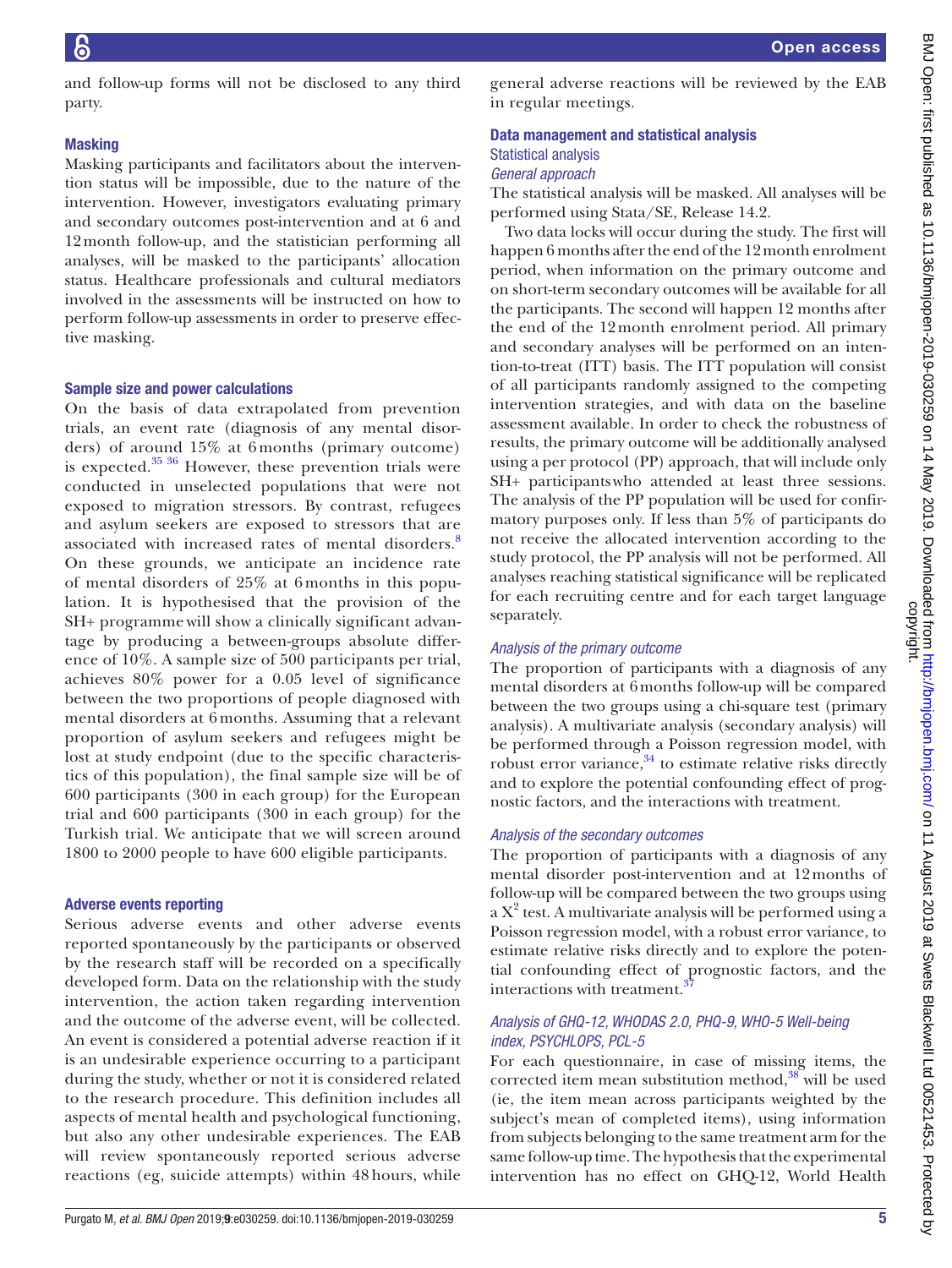Organisation Disability Assessment Schedule (WHODAS) 2.0, Patient Health Questionnaire–9 items (PHQ-9), WHO-5 Well-being index, Psychological Outcome Profiles Instrument (PSYCHLOPS), PTSD Checklist for DSM-5 (PCL-5) scores will be tested by performing seemingly unrelated regression, $39$  for each time point, controlling for baseline values. In case of joint statistical significance of the coefficients related to treatment status, the effect of treatment on each score will be evaluated through a mixed analysis of covariance (ANCOVA), controlling for the value at baseline. After the last data lock, ANCOVA with robust standard errors will be performed for each scale, using the values at post-intervention, and at 6 and 12months follow-up, controlling for the value at baseline. In case of joint statistical significance of the coefficients related to treatment status, the analysis will be repeated for each outcome/time combination. Such approaches (assessing the global significance of all time locks for each scale, without imputing missing values) will allow to have a robustness check to results obtained after each time point. As a further sensitivity check, multivariate analyses will be performed for each scale to take confounding factors into account, again including the baseline value as a covariate.

The proportion of participants leaving the study early will be compared between the two groups using a  $X^2$  test (or the Fisher exact test, where appropriate). A multivariate analysis will be performed using a Poisson regression model, with a robust error variance, to estimate relative risks directly and to explore the potential confounding effect of prognostic factors, and the interactions with treatment.<sup>3</sup>

# Cost-effectiveness analysis

Incremental cost-effectiveness analyses (ICEA) will be conducted from the health and social care system perspective and from the societal perspective by means of the net-benefit approach. $40$  For the five European countries the ICEA will be conducted from the perspective of the UK healthcare system and for Turkey from the perspective of the Turkish healthcare system. Direct costs including formal medical and psychiatric healthcare, psychosocial care, legal services and informal services will be used for ICEA from the health and social care system (payer) perspective. Total costs will be used for ICEA from the societal perspective. Comprehensive use of annual health and social care resources will be assessed by means of completing the adapted Client Socio-Demographic and Service Receipt Inventory, European Version. Information on the unit-costs of the used services for the European countries will be gained by the cost compilation for the UK health and social care system.[41](#page-8-4) For Turkey, price lists and other sources will be used to identify unit costs. Costs of informal services will be estimated for both studies on the basis of average salaries per hour. Total direct costs of service use will be calculated by multiplying service units with unit costs. Annual total costs of mental illness will be

estimated on the basis of two retrospective assessments of 6month service use at 6 and 12 month follow-up. Productivity losses will be estimated for participants with work permissions by means of the human capital approach $42$ on the basis of group-specific average salaries. Costs for the European countries will be calculated in 2017 UK £. Costs for Turkey will be calculated in Turkish Lira. Total costs of health and social care service use will be investigated with regard to the cost driving effects of asylum seekers and refugees characteristics and the impact of different levels of coverage, different macroeconomical, social and healthcare indicators by estimating regression based cost functions.[43](#page-8-6) Incremental net monetary benefit (NMB) will be computed by regressing the NMB on study group.<sup>[44](#page-8-7)</sup> Results of ICEA for the European countries will be interpreted according to UK marginal willingness to pay (MWTP) thresholds recommended by the National Institute for Health and Care Excellence (NICE).[45](#page-8-8) Results for Turkey will be interpreted according to the three times gross domestic product per capita threshold $46$ and alternatively by country-specific thresholds provided by Woods *et al.*<sup>47</sup> For international comparison all cost data and results of ICEA will be converted into  $\epsilon$  and US\$ adjusted for power purchasing parities.

# Patient and public involvement

Participants have not been involved in the design of the study. However, SH+ facilitators delivering the intervention will be refugees or community members with a refugee or migrant background or with the same/similar culture of participants. They will have some prior experience in health or social or community work or volunteering. The choice of asylum seekers' and refugees' country of origin was made in accordance with a situational analysis on size of refugee populations within European countries and Turkey, as well as feasibility issues.

# Ethics and dissemination

It is essential to conduct this research because rigorous evidence needs to be collected on the effectiveness of the SH+ intervention, which has been specifically developed for vulnerable populations. Additionally, it will provide valuable information about optimal adaptation strategies and aspects to consider when scaling up the intervention in diverse contexts.

The trials will be conducted according to globally accepted standards of good clinical practice (as defined in the ICH E6 Guideline for Good Clinical Practice, 1 May 1996), in agreement with the Declaration of Helsinki and in keeping with local regulations.

Dissemination includes a publication plan agreed by all members of the consortium that regulates academic articles and conference presentations. On the basis of positive results from research trials of SH+, the SH+ packagewill be disseminated by WHO in multiple languages. Any protocol modifications will be submitted to local Ethics Committess for approval.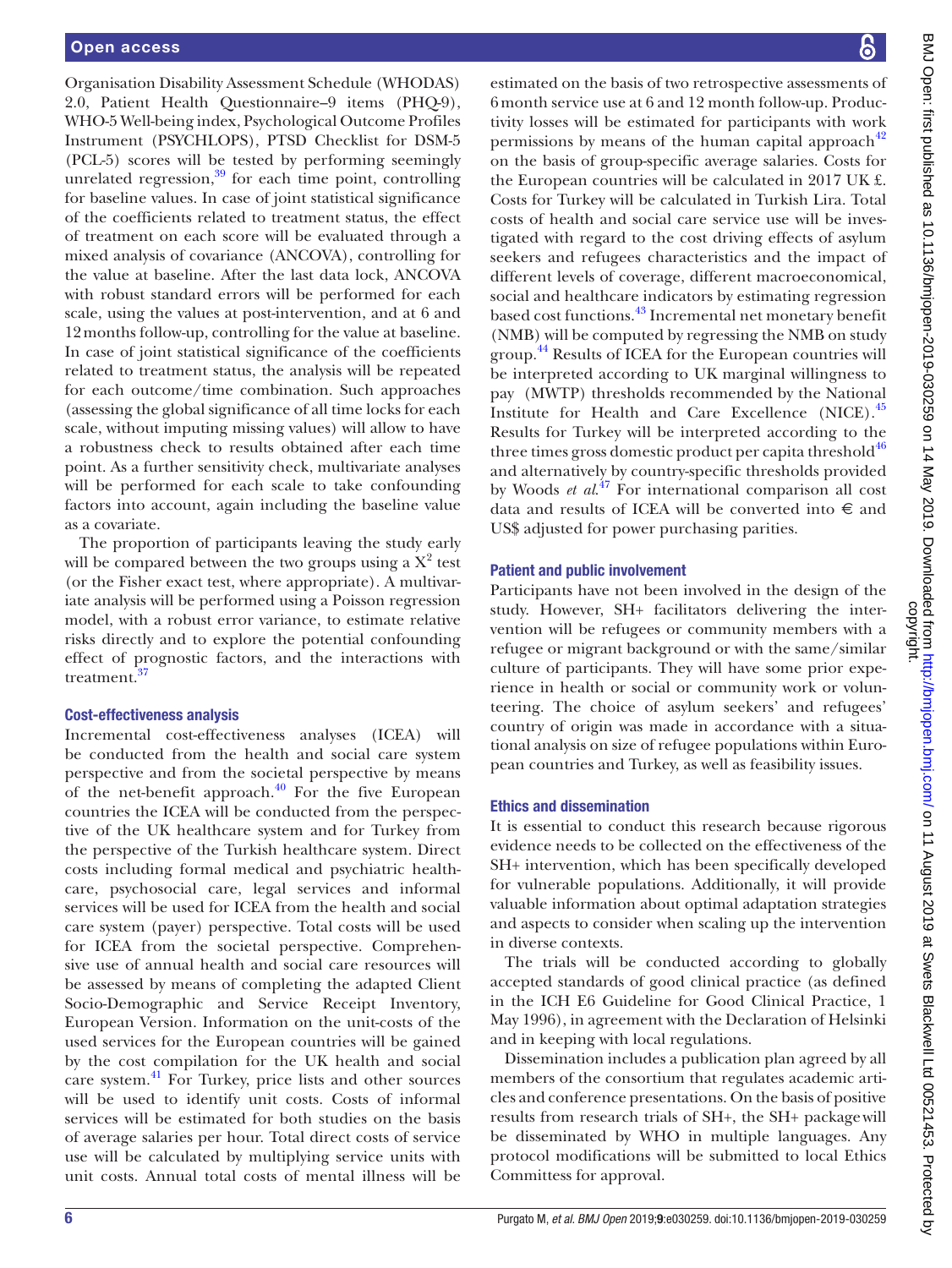# **DISCUSSION**

This article presents the main characteristics of two RCTs, which will assess the effectiveness and cost-effectiveness of a low-intensity self-help intervention to prevent mental disorders among distressed refugees and asylum seekers. The concept of low-intensity implies that fewer resources are used than in more complex, conventional psychosocial treatments. SH+ may be delivered by facilitators without formal mental health professional training, employs low-cost technologies, such as audio recordings and an illustrated book, has only five sessions and may be delivered to groups of up to 30 participants. The group setting has the advantage of being scalable and optimising resource use, but it has limited scope for in-depth work with individuals, and participants exposed to traumatic experiences might be concerned about interacting with others in a group space.

If positive results from these trials are achieved, WHO may adopt and disseminate SH+ as a preventive intervention in multiple languages.

A number of characteristics of the design of these two trials may hamper or facilitate their implementation. First, the study was designed as two trials with an almost identical design, with one conducted in European countries and one in Turkey. We reasoned that even though the population that will be recruited in Turkey shares important characteristics with the population in European countries, in terms of pre-migration, migration and post migration stressors,  $59\frac{48}{18}$  the resettlement context is likely to be different. This may be relevant for a number of aspects, including the definition of the control group, which receives treatment as usual enhanced by referral mechanisms to social organisations and healthcare facilities. While these mechanisms may show some similarities across different European countries, the same may not apply for Turkey. The resettlement context may additionally be relevant for the capacity of research staff to follow participants, as this aspect may be substantially affected by the mobility of the population under study.

Second, a focus on prevention, rather than treatment, is challenging. In practical terms, it means recruiting participants showing some psychological distress but not a mental disorder. This may represent an obstacle to recruitment, as at study entry the administration of the M.I.N.I., which is of paramount relevance to exclude those with a disorder, requires time and training. Additionally, since participants who screen positive cannot be included, we anticipate the need to screen hundreds of potential participants to reach the target sample size. Another aspect related to the recruitment of participants without a disorder is that those eligible for inclusion will clearly be less distressed as compared with those suffering from a mental disorder. Therefore, eligible participants may be less likely to agree to be included, as they may feel that dealing with their psychological distress may not be as relevant as dealing with other social or health aspects. Participants with a mental disorder, by contrast, may recognise that dealing with psychological problems

is a high priority and a pre-requisite for optimal social functioning. This may be another obstacle for effective recruitment.

Despite these potential challenges, establishing the effectiveness of preventive psychosocial interventions is a public health priority, as it may help large population groups over short periods of time. Preventive psychosocial interventions must be feasible, sustainable and cost-effective. SH+, which is based on self-help approaches, may have particular advantages for populations with limited access to social and healthcare services, and with high levels of need.

# **CONCLUSION**

This project aims to generate a strong evidence-base for preventative aspects of SH+, and to create a scientific framework for adapting and equipping social and healthcare systems in countries inside and outside Europe with such a low intensity intervention. The delivery format of SH+ isinnovative, as it requires a short training of non-professional facilitators, and reduced supervision, and fidelity is assured by the pre-recorded audio and the book. Moreover, the intervention has been culturally adapted according to a WHO protocol and cultural adaptation will be extended to other population groups after publication of the SH+ programme.

#### Author affiliations

- <sup>1</sup>Department of Neurosciences, Biomedicine and Movement Sciences, University of Verona, Verona, Italy
- <sup>2</sup> Cochrane Global Mental Health, Verona, Italy
- <sup>3</sup>Department of Mental Health & Substance Abuse, World Health Organisation, Geneve, Switzerland
- 4 Istanbul Sehir Universitesi, Istanbul, Turkey
- 5 Department of Psychology, Istanbul Sehir Universitesi, Istanbul, Turkey
- <sup>6</sup>Department of Nursing Science, University of Turku, Turku, Finland

<sup>7</sup>Department of Psychiatry and Psychotherapy, Medical University of Vienna, Wien, Austria

<sup>8</sup> Health Sciences, University of York, York, UK

<sup>9</sup>Department of Human Neurosciences, University of Rome La Sapienza, Roma, Lazio, Italy

<sup>10</sup>IFRC Reference Centre for Psychosocial Support, Danish Red Cross, Copenhagen, Denmark

<sup>11</sup>University of York, York, UK

- <sup>12</sup>Department of Health Sciences, University of York, York, UK
- <sup>13</sup>Department of Psychiatry II, Ulm University, Ulm, Germany
- <sup>14</sup>Department of Nursing Science, Turun Yliopisto, Turku, Finland
- <sup>15</sup>Institute of Life and Human Sciences, University of Liverpool, Liverpool, UK
- <sup>16</sup>Vrije Universiteit Amsterdam, Amsterdam, The Netherlands <sup>17</sup>Trauma and Disaster Mental Health, Istanbul Bilgi Universitesi, Istanbul, Turkey
- <sup>18</sup>School of Nursing, Hong Kong Polytechnic University, Kowloon, Hong Kong
- <sup>19</sup>Department of Psychiatry and Psychotherapy, Division of Social Psychiatry, Medical University of Vienna, Vienna, Austria
- <sup>20</sup>Department of Clinical Psychology, VU University Amsterdam, Amsterdam, The **Netherlands**
- <sup>21</sup> Department of Mental Health and Substance Dependence, World Health Organisation, Geneva, Switzerland

Acknowledgements Ethics Advisory Board members: Anna Chiumento, Stefan Weinmann

Contributors The study was conceived and designed by MvO and CB. MP and CB drafted the manuscript. CA, TA, KC, MN, GO, FT, GT and MvO contributed to the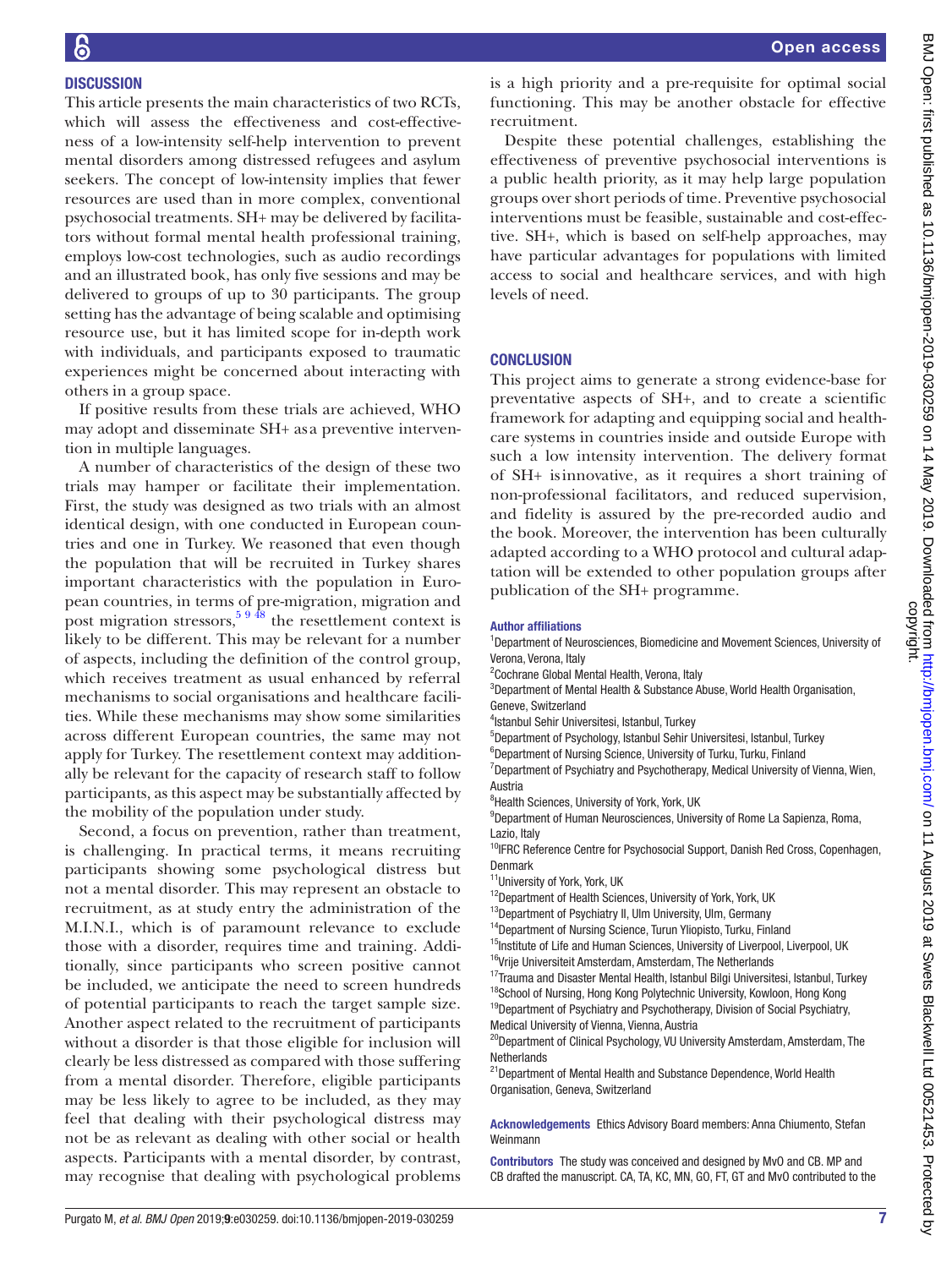study design and commenting/editing the manuscript drafts, SA, MA, JB, DB, MB, MBirth, RC, SE, LJH, PH, ZI, RK, MK, TL, DP, MP, MS, LT, EU, MV, JW, RW, EZ, PC provided comments/revisions to the manuscript drafts.

Funding This work is supported by the European Commission, grant agreement n. 779255 "RE-DEFINE: Refugee Emergency: DEFining and Implementing Novel Evidence-based psychosocial interventions". The funder had no role in study design, and will have no role in data management, analysis, interpretation of data, writing the report and the decision to submit the report for publication nor ultimate authority over any of the listed activities. EU will have the possibility to audit the financial project management, while for the scientific part deliverables and milestones are being provided to the EU according to the grant agreement.

Disclaimer The authors alone are responsible for the views expressed in this article and they do not necessarily represent the views, decisions or policies of the institutions with which they are affiliated.

#### Competing interests None declared.

Patient consent for publication Not required.

Ethics approval The study protocols have been approved by: Local Ethics Committees and WHO ERC: Verona: Comitato Etico per la Sperimentazione Clinica delle province di Verona e Rovigo; Approval ID 1682CESC Ulm: Furdie Ethikkommission der Universitat Ulm; Approval ID 93/18 Vienna: Ethik Kommission, University of Vienna; Approval ID 1199/2018 Liverpool: Central University Research Ethics Committee B; Approval ID 3198 York: Health Sciences Research Governance Committee; Approval 16-03-2018 Turku: Varsinais-Suomen sairaanhoitopiirin kuntayhtymä Eettinen toimikunta; Approval ID 19/1801/2018 Istanbul: Istanbul Sehir Universitesi; Approval 8-03-2018 WHO: WHO ERC Ethics Committee Approval ID: ERC.0003021

Provenance and peer review Not commissioned; peer reviewed for ethical and funding approval prior to submission.

Open access This is an open access article distributed in accordance with the Creative Commons Attribution 4.0 Unported (CC BY 4.0) license, which permits others to copy, redistribute, remix, transform and build upon this work for any purpose, provided the original work is properly cited, a link to the licence is given, and indication of whether changes were made. See: [https://creativecommons.org/](https://creativecommons.org/licenses/by/4.0/) [licenses/by/4.0/.](https://creativecommons.org/licenses/by/4.0/)

#### **REFERENCES**

- <span id="page-7-0"></span>1. UNHCR. Global trends. Forced displacement in 2017. [https://www.](https://www.unhcr.org/globaltrends2017/) [unhcr.org/globaltrends2017/](https://www.unhcr.org/globaltrends2017/) (Accessed 6 Mar 2019).
- 2. UNHCR. Global trends. Forced displacement in 2015. [https://www.](https://www.unhcr.org/statistics/unhcrstats/576408cd7/unhcr-global-trends-2015.html) [unhcr.org/statistics/unhcrstats/576408cd7/unhcr-global-trends-2015.](https://www.unhcr.org/statistics/unhcrstats/576408cd7/unhcr-global-trends-2015.html) [html](https://www.unhcr.org/statistics/unhcrstats/576408cd7/unhcr-global-trends-2015.html) (Accessed 6 Mar 2019).
- 3. UNHCR. Global trends. Forced displacement in 2016. [https://www.](https://www.unhcr.org/statistics/unhcrstats/5943e8a34/global-trends-forced-displacement-2016.html) [unhcr.org/statistics/unhcrstats/5943e8a34/global-trends-forced](https://www.unhcr.org/statistics/unhcrstats/5943e8a34/global-trends-forced-displacement-2016.html)[displacement-2016.html](https://www.unhcr.org/statistics/unhcrstats/5943e8a34/global-trends-forced-displacement-2016.html) (Accessed 6 Mar 2019).
- <span id="page-7-1"></span>4. Wells R, Steel Z, Abo-Hilal M, *et al*. Psychosocial concerns reported by Syrian refugees living in Jordan: systematic review of unpublished needs assessments. *[Br J Psychiatry](http://dx.doi.org/10.1192/bjp.bp.115.165084)* 2016;209:99–106.
- <span id="page-7-22"></span>5. Kirmayer LJ, Narasiah L, Munoz M, *et al*. Common mental health problems in immigrants and refugees: general approach in primary care. *[CMAJ](http://dx.doi.org/10.1503/cmaj.090292)* 2011;183:E959–67.
- <span id="page-7-2"></span>6. Miller KE, Rasmussen A. The mental health of civilians displaced by armed conflict: an ecological model of refugee distress. *[Epidemiol](http://dx.doi.org/10.1017/S2045796016000172)  [Psychiatr Sci](http://dx.doi.org/10.1017/S2045796016000172)* 2017;26:129–38.
- 7. World Health Organization Regional Office for Europe. *Mental health promotion and mental health care in refugees and migrants. Technical guidance*. Copenhagen: WHO, 2018.
- <span id="page-7-5"></span>8. Priebe S DG. *Public health aspects of mental health among migrants and refugees: a review of the evidence on mental health care for refugees, asylum seekers and irregular migrants in the WHO European Region*, 2016.
- 9. Miller KE, Rasmussen A. War exposure, daily stressors, and mental health in conflict and post-conflict settings: bridging the divide between trauma-focused and psychosocial frameworks. *[Soc Sci](http://dx.doi.org/10.1016/j.socscimed.2009.09.029)  [Med](http://dx.doi.org/10.1016/j.socscimed.2009.09.029)* 2010;70:7–16.
- <span id="page-7-3"></span>10. Alemi Q, Stempel C. Discrimination and distress among Afghan refugees in northern California: The moderating role of pre- and postmigration factors. *[PLoS One](http://dx.doi.org/10.1371/journal.pone.0196822)* 2018;13:e0196822.
- 11. Purgato M, Tol WA, Bass JK. An ecological model for refugee mental health: implications for research. *[Epidemiol Psychiatr Sci](http://dx.doi.org/10.1017/S204579601600069X)* 2017;26:1–3.
- <span id="page-7-4"></span>12. Turrini G, Purgato M, Ballette F, *et al*. Common mental disorders in asylum seekers and refugees: umbrella review of prevalence and intervention studies. *[Int J Ment Health Syst](http://dx.doi.org/10.1186/s13033-017-0156-0)* 2017;11:51.
- 13. Zhong BL, Liu TB, Chan SSM, *et al*. Common mental health problems in rural-to-urban migrant workers in Shenzhen, China: prevalence and risk factors. *[Epidemiol Psychiatr Sci](http://dx.doi.org/10.1017/S2045796016001141)* 2018;27:256–65.
- 14. Nosè M, Ballette F, Bighelli I, *et al*. Psychosocial interventions for post-traumatic stress disorder in refugees and asylum seekers resettled in high-income countries: Systematic review and metaanalysis. *[PLoS One](http://dx.doi.org/10.1371/journal.pone.0171030)* 2017;12:e0171030.
- 15. Giacco D, Laxhman N, Priebe S. Prevalence of and risk factors for mental disorders in refugees. *[Semin Cell Dev Biol](http://dx.doi.org/10.1016/j.semcdb.2017.11.030)* 2018;77:144–52.
- 16. Giacco D, Priebe S. Mental health care for adult refugees in highincome countries. *Epidemiol Psychiatr Sci* 2017:1–8.
- 17. Turrini G, Purgato M, Acarturk C, *et al*. Efficacy and acceptability of psychosocial interventions in asylum seekers and refugees: systematic review and meta-analysis. *[Epidemiol Psychiatr Sci](http://dx.doi.org/10.1017/S2045796019000027)* 2019:1–13.
- <span id="page-7-6"></span>18. Epping-Jordan JE, Harris R, Brown FL, *et al*. Self-Help Plus (SH+): a new WHO stress management package. *[World Psychiatry](http://dx.doi.org/10.1002/wps.20355)* 2016;15:295–6.
- <span id="page-7-7"></span>19. Tol WA, Augustinavicius J, Carswell K, *et al*. Translation, adaptation, and pilot of a guided self-help intervention to reduce psychological distress in South Sudanese refugees in Uganda. *[Glob Ment Health](http://dx.doi.org/10.1017/gmh.2018.14)* 2018;5:e25.
- 20. Tol WA, Augustinavicius J, Carswell K, *et al*. Feasibility of a guided self-help intervention to reduce psychological distress in South Sudanese refugee women in Uganda. *[World Psychiatry](http://dx.doi.org/10.1002/wps.20537)* 2018;17:234–5.
- <span id="page-7-8"></span>21. Goldberg DP, Blackwell B. Psychiatric illness in general practice. A detailed study using a new method of case identification. *[Br Med J](http://dx.doi.org/10.1136/bmj.2.5707.439)* 1970;1:439–43.
- <span id="page-7-9"></span>22. Sheehan DV, Lecrubier Y, Sheehan KH, *et al*. The Mini-International Neuropsychiatric Interview (M.I.N.I.): the development and validation of a structured diagnostic psychiatric interview for DSM-IV and ICD-10. *[J Clin Psychiatry](http://www.ncbi.nlm.nih.gov/pubmed/9881538)* 1998;59(Suppl 20):22–33.
- <span id="page-7-10"></span>23. American Psychiatric Association. *The Diagnostic and Statistical Manual of Mental Disorders*. 5th edn; DSM–5. Washington DC: American Psychiatric Association, 2013.
- <span id="page-7-11"></span>24. World Health Organization. *The ICD-10 Classification of mental and behavioural disorders: clinical descriptions and diagnostic guidelines*. Geneva: WHO, 1992.
- <span id="page-7-12"></span>25. Begg C, Cho M, Eastwood S, *et al*. Improving the quality of reporting of randomized controlled trials. The CONSORT statement. *[JAMA](http://www.ncbi.nlm.nih.gov/pubmed/8773637)* 1996;276:637–9.
- 26. Schulz KF, Altman DG, Moher D. CONSORT 2010 statement: Updated guidelines for reporting parallel group randomised trials. *[J](http://dx.doi.org/10.4103/0976-500X.72352)  [Pharmacol Pharmacother](http://dx.doi.org/10.4103/0976-500X.72352)* 2010;1:100–7.
- <span id="page-7-13"></span>27. Cuijpers P, Muñoz RF, Clarke GN, *et al*. Psychoeducational treatment and prevention of depression: the "Coping with Depression" course thirty years later. *[Clin Psychol Rev](http://dx.doi.org/10.1016/j.cpr.2009.04.005)* 2009;29:449–58.
- <span id="page-7-14"></span>28. den Boer PC, Wiersma D, Van den Bosch RJ. Why is self-help neglected in the treatment of emotional disorders? A meta-analysis. *[Psychol Med](http://dx.doi.org/10.1017/S003329170300179X)* 2004;34:959–71.
- <span id="page-7-15"></span>29. World Health Organization, Geneva. *Intervention Guide for Mental, Neurological and Substance Use Disorders in Non-Specialized Health Settings: Mental Health Gap Action Programme (mhGAP)*. Geneva: WHO, 2010.
- <span id="page-7-16"></span>30. Hayes SC, Levin ME, Plumb-Vilardaga J, *et al*. Acceptance and commitment therapy and contextual behavioral science: examining the progress of a distinctive model of behavioral and cognitive therapy. *[Behav Ther](http://dx.doi.org/10.1016/j.beth.2009.08.002)* 2013;44:180–98.
- <span id="page-7-17"></span>31. A-Tjak JG, Davis ML, Morina N, *et al*. A meta-analysis of the efficacy of acceptance and commitment therapy for clinically relevant mental and physical health problems. *[Psychother Psychosom](http://dx.doi.org/10.1159/000365764)* 2015;84:30–6.
- <span id="page-7-18"></span>32. Fledderus M, Bohlmeijer ET, Pieterse ME, *et al*. Acceptance and commitment therapy as guided self-help for psychological distress and positive mental health: a randomized controlled trial. *[Psychol](http://dx.doi.org/10.1017/S0033291711001206)  [Med](http://dx.doi.org/10.1017/S0033291711001206)* 2012;42:485–95.
- <span id="page-7-19"></span>33. Ciwit BV. *Castor Electronic Data Capture*. Amsterdam, The Netherlands, 2018.
- <span id="page-7-20"></span>34. World Medical Association. World Medical Association Declaration of Helsinki: ethical principles for medical research involving human subjects. *[JAMA](http://dx.doi.org/10.1001/jama.2013.281053)* 2013;310:2191–4.
- <span id="page-7-21"></span>35. Cuijpers P, van Straten A, Smit F, *et al*. Preventing the onset of depressive disorders: a meta-analytic review of psychological interventions. *[Am J Psychiatry](http://dx.doi.org/10.1176/appi.ajp.2008.07091422)* 2008;165:1272–80.
- 36. van Zoonen K, Buntrock C, Ebert DD, *et al*. Preventing the onset of major depressive disorder: a meta-analytic review of psychological interventions. *[Int J Epidemiol](http://dx.doi.org/10.1093/ije/dyt175)* 2014;43:318–29.